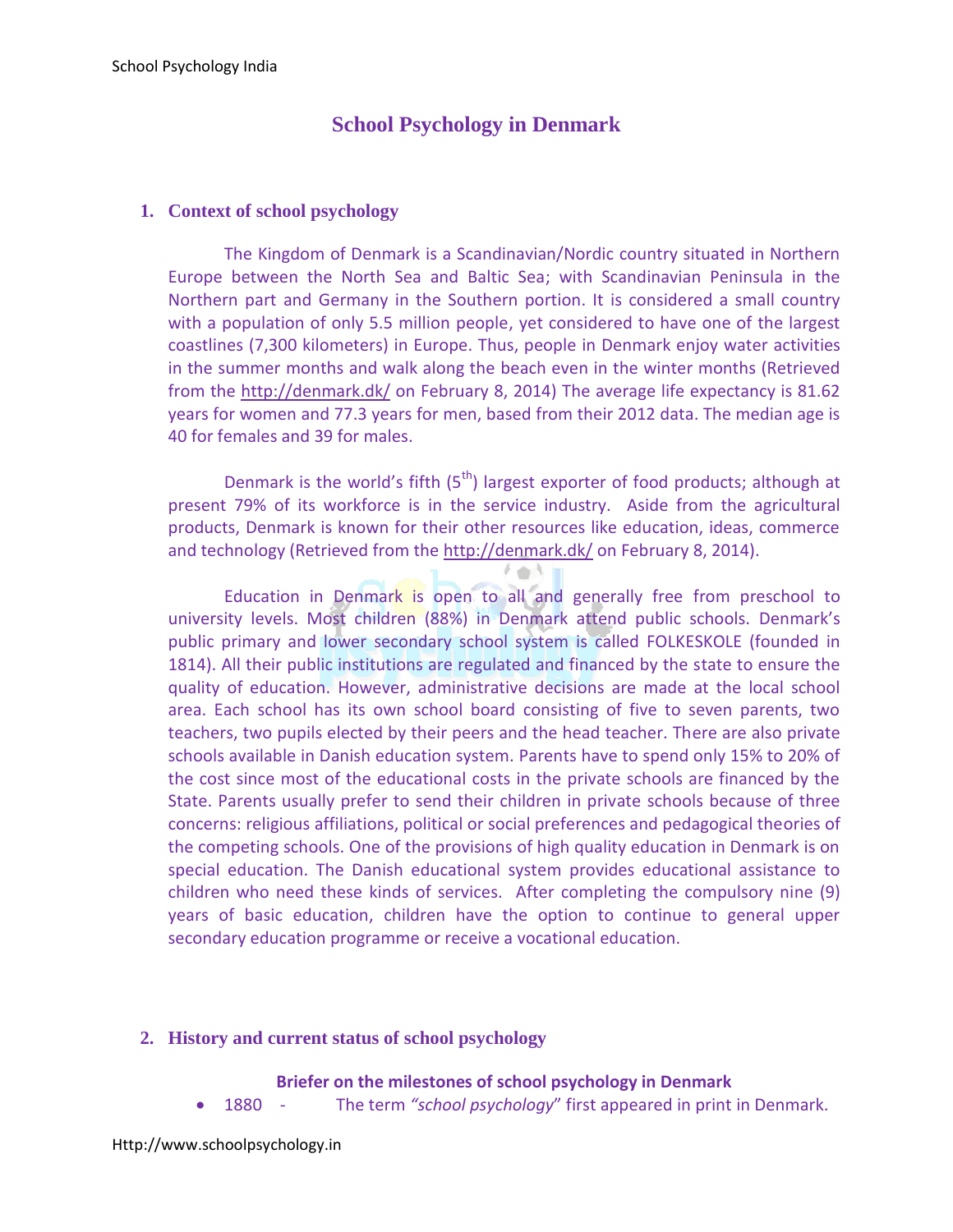- 1924 The Committee for School Psychological Examination was formed (Developed achievement tests in reading and arithmetic)
- 1930 The Danish version of Binet Intelligence test was published.
	- It also marked the beginning of school psychology in Denmark, when a teacher (with MA degree in Psychology), was tasked to examine 15 children to determine if they need special education)
- 1934 The first school psychologist in Denmark was appointed
- 1937 The municipals introduced special education services following the Education Act of 1937
- 1957 The provisions for special education became mandatory
- 1975 The Ministry of Education required that special education services will be given only upon the recommendation and assessment of the school psychologist should be provided.

The services provided by school psychologist diversified following the reforms and laws introduced by the Ministry of Education. All the services and activities that involved examination, evaluation, counseling and decision making are based on collaboration. Hence, a Pedagogical Psychological Counseling Office is recommended to consist of: chief school psychologist, two assistant school psychologists, two clinical psychologists, a social worker and a part –time specialists in speech, hearing and mental retardation. Moreover, school psychology services have been an integral part of the educational system. Most of the school psychologists also provide counseling services within the community.

# 3. I**nfrastructure of school psychology**

The Union of Danish Psychologists (founded in 1947), Association of Pedagogic Psychologists (founded in 1956) are the national and regional professional organizations serving the interest of school psychology. Members of both associations are required to have teacher's certificate and become members of the Danish Teachers Union. The Act of Psychologists (1993) protected the practice of psychology in Denmark. The title of *"Psychologist*" is conferred to person who holds degree Candidate in Psychology or Candidate in Pedagogical Psychology. The term "*authorized psychologist*" is used by person with a university degree and 2 years professional work experience.

*Psykolog Nyt* (Psychology News) and *Pedagogisk Psykologisk Radgivning* (Pedagogical Psychological Counselling) are the professional journal and newsletter relied on by school psychologists.

# **4. Preparation of school psychologists**